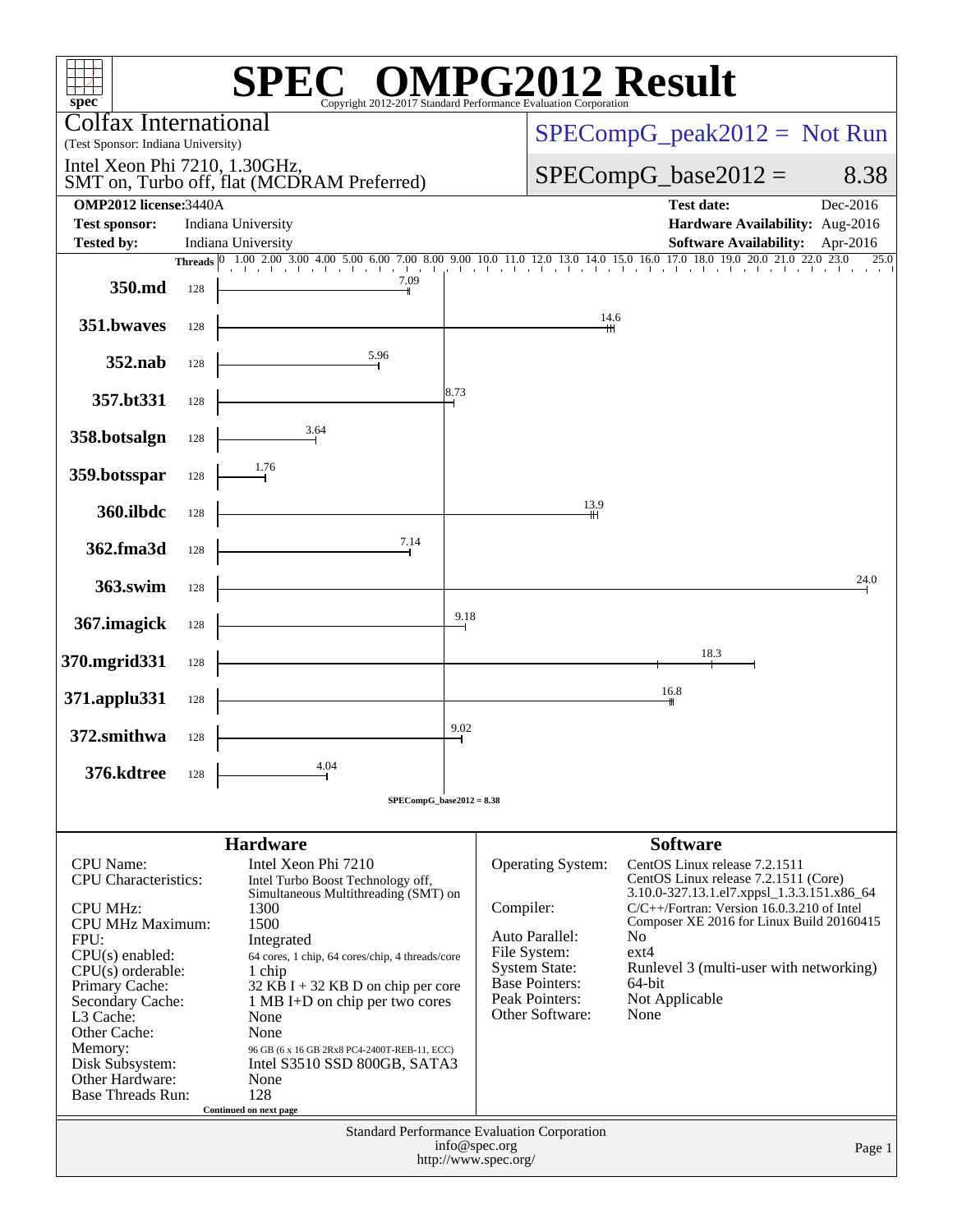Colfax International

(Test Sponsor: Indiana University)

SMT on, Turbo off, flat (MCDRAM Preferred) Intel Xeon Phi 7210, 1.30GHz,

#### **[OMP2012 license:](http://www.spec.org/auto/omp2012/Docs/result-fields.html#OMP2012license)**3440A **[Test date:](http://www.spec.org/auto/omp2012/Docs/result-fields.html#Testdate)** Dec-2016

**[Test sponsor:](http://www.spec.org/auto/omp2012/Docs/result-fields.html#Testsponsor)** Indiana University **[Hardware Availability:](http://www.spec.org/auto/omp2012/Docs/result-fields.html#HardwareAvailability)** Aug-2016

**[Tested by:](http://www.spec.org/auto/omp2012/Docs/result-fields.html#Testedby)** Indiana University **[Software Availability:](http://www.spec.org/auto/omp2012/Docs/result-fields.html#SoftwareAvailability)** Apr-2016

[Minimum Peak Threads:](http://www.spec.org/auto/omp2012/Docs/result-fields.html#MinimumPeakThreads)

[Maximum Peak Threads:](http://www.spec.org/auto/omp2012/Docs/result-fields.html#MaximumPeakThreads)

 $SPECompG_peak2012 = Not Run$  $SPECompG_peak2012 = Not Run$ 

### $SPECompG_base2012 = 8.38$  $SPECompG_base2012 = 8.38$

| <b>Results Table</b> |                     |                 |       |                |       |                |             |  |                        |              |                                                                                                          |              |                |              |  |
|----------------------|---------------------|-----------------|-------|----------------|-------|----------------|-------------|--|------------------------|--------------|----------------------------------------------------------------------------------------------------------|--------------|----------------|--------------|--|
|                      | <b>Base</b>         |                 |       |                |       |                |             |  | <b>Peak</b>            |              |                                                                                                          |              |                |              |  |
| <b>Benchmark</b>     |                     | Threads Seconds | Ratio | <b>Seconds</b> | Ratio | <b>Seconds</b> | Ratio       |  | <b>Threads Seconds</b> | <b>Ratio</b> | <b>Seconds</b>                                                                                           | <b>Ratio</b> | <b>Seconds</b> | <b>Ratio</b> |  |
| 350.md               | 128                 | 658             | 7.03  | 653            | 7.09  | 652            | 7.10        |  |                        |              |                                                                                                          |              |                |              |  |
| 351.bwayes           | 128                 | 309             | 14.7  | 311            | 14.6  | 314            | 14.4        |  |                        |              |                                                                                                          |              |                |              |  |
| 352.nab              | 128                 | 655             | 5.94  | 652            | 5.96  | 652            | 5.97        |  |                        |              |                                                                                                          |              |                |              |  |
| 357.bt331            | 128                 | 543             | 8.73  | 543            | 8.73  | 542            | 8.75        |  |                        |              |                                                                                                          |              |                |              |  |
| 358.botsalgn         | 128                 | 1195            | 3.64  | 1195           | 3.64  | 1195           | 3.64        |  |                        |              |                                                                                                          |              |                |              |  |
| 359.botsspar         | 128                 | 2987            | 1.76  | 2980           | 1.76  | 2983           | 1.76        |  |                        |              |                                                                                                          |              |                |              |  |
| 360.ilbdc            | 128                 | 257             | 13.8  | 253            | 14.1  | 256            | <u>13.9</u> |  |                        |              |                                                                                                          |              |                |              |  |
| 362.fma3d            | 128                 | 532             | 7.14  | 535            | 7.10  | 532            | 7.14        |  |                        |              |                                                                                                          |              |                |              |  |
| $363$ .swim          | 128                 | 188             | 24.0  | 188            | 24.0  | 188            | 24.0        |  |                        |              |                                                                                                          |              |                |              |  |
| 367.imagick          | 128                 | 766             | 9.18  | 766            | 9.18  | 767            | 9.16        |  |                        |              |                                                                                                          |              |                |              |  |
| 370.mgrid331         | 128                 | 222             | 19.9  | 242            | 18.3  | 271            | 16.3        |  |                        |              |                                                                                                          |              |                |              |  |
| 371.applu331         | 128                 | 362             | 16.7  | 360            | 16.8  | 359            | 16.9        |  |                        |              |                                                                                                          |              |                |              |  |
| 372.smithwa          | 128                 | 595             | 9.02  | 594            | 9.02  | 593            | 9.03        |  |                        |              |                                                                                                          |              |                |              |  |
| 376.kdtree           | 128                 | 1113            | 4.04  | 1115           | 4.04  | 1110           | 4.05        |  |                        |              |                                                                                                          |              |                |              |  |
|                      |                     |                 |       |                |       |                |             |  |                        |              | Results appear in the order in which they were run. Bold underlined text indicates a median measurement. |              |                |              |  |
|                      | <b>Submit Notes</b> |                 |       |                |       |                |             |  |                        |              |                                                                                                          |              |                |              |  |

The config file option 'submit' was used. submit = numactl -p 1 \$command

#### **[Platform Notes](http://www.spec.org/auto/omp2012/Docs/result-fields.html#PlatformNotes)**

 Sysinfo program /home/lijunj/SPEC/omp2012-1.1-run/Docs/sysinfo Revision 563 of 2016-06-10 (097295389cf6073d8c3b03fa376740a5) running on knl1.uits.indiana.edu Wed Dec 14 06:19:19 2016

 This section contains SUT (System Under Test) info as seen by some common utilities. To remove or add to this section, see: <http://www.spec.org/omp2012/Docs/config.html#sysinfo>

 From /proc/cpuinfo model name : Intel(R) Xeon Phi(TM) CPU 7210 @ 1.30GHz 1 "physical id"s (chips) 256 "processors" cores, siblings (Caution: counting these is hw and system dependent. The following excerpts from /proc/cpuinfo might not be reliable. Use with caution.) cpu cores : 64

Continued on next page

Standard Performance Evaluation Corporation [info@spec.org](mailto:info@spec.org) <http://www.spec.org/>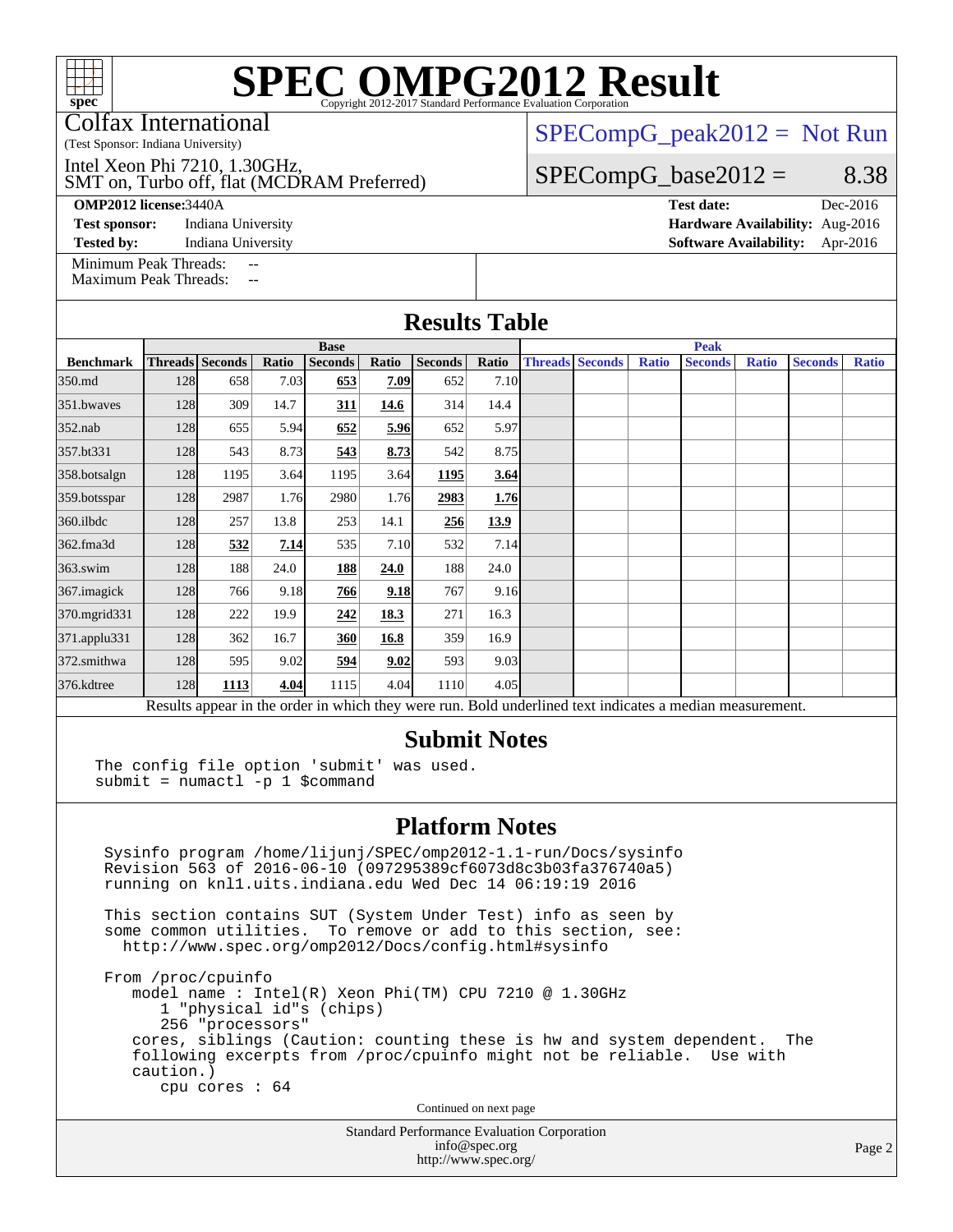

Colfax International

 $SPECompG_peak2012 = Not Run$  $SPECompG_peak2012 = Not Run$ 

Intel Xeon Phi 7210, 1.30GHz,

SMT on, Turbo off, flat (MCDRAM Preferred)

 $SPECompG_base2012 = 8.38$  $SPECompG_base2012 = 8.38$ 

**[OMP2012 license:](http://www.spec.org/auto/omp2012/Docs/result-fields.html#OMP2012license)**3440A **[Test date:](http://www.spec.org/auto/omp2012/Docs/result-fields.html#Testdate)** Dec-2016

(Test Sponsor: Indiana University)

**[Test sponsor:](http://www.spec.org/auto/omp2012/Docs/result-fields.html#Testsponsor)** Indiana University **[Hardware Availability:](http://www.spec.org/auto/omp2012/Docs/result-fields.html#HardwareAvailability)** Aug-2016 **[Tested by:](http://www.spec.org/auto/omp2012/Docs/result-fields.html#Testedby)** Indiana University **[Software Availability:](http://www.spec.org/auto/omp2012/Docs/result-fields.html#SoftwareAvailability)** Apr-2016

#### **[Platform Notes \(Continued\)](http://www.spec.org/auto/omp2012/Docs/result-fields.html#PlatformNotes)**

 siblings : 256 physical 0: cores 0 1 2 3 6 7 10 11 12 13 14 15 18 19 20 21 22 23 24 25 26 27 28 29 30 31 32 33 34 35 36 37 38 39 40 41 42 43 44 45 46 47 48 49 50 51 52 53 56 57 58 59 60 61 62 63 64 65 68 69 70 71 72 73 cache size : 1024 KB From /proc/meminfo MemTotal: 115193108 kB HugePages\_Total: 0<br>Hugepagesize: 2048 kB Hugepagesize: /usr/bin/lsb\_release -d CentOS Linux release 7.2.1511 (Core) From /etc/\*release\* /etc/\*version\* centos-release: CentOS Linux release 7.2.1511 (Core) centos-release-upstream: Derived from Red Hat Enterprise Linux 7.2 (Source) os-release: NAME="CentOS Linux" VERSION="7 (Core)" ID="centos" ID\_LIKE="rhel fedora" VERSION\_ID="7" PRETTY\_NAME="CentOS Linux 7 (Core)" ANSI\_COLOR="0;31" CPE\_NAME="cpe:/o:centos:centos:7" redhat-release: CentOS Linux release 7.2.1511 (Core) system-release: CentOS Linux release 7.2.1511 (Core) system-release-cpe: cpe:/o:centos:centos:7 uname -a: Linux knl1.uits.indiana.edu 3.10.0-327.13.1.el7.xppsl\_1.3.3.151.x86\_64 #1 SMP Fri Jun 10 15:04:35 UTC 2016 x86\_64 x86\_64 x86\_64 GNU/Linux run-level 3 Dec 13 14:23 SPEC is set to: /home/lijunj/SPEC/omp2012-1.1-run Filesystem Type Size Used Avail Use% Mounted on<br>/dev/sda3 ext4 713G 109G 568G 17% / 713G 109G 568G 17% / Cannot run dmidecode; consider saying 'chmod +s /usr/sbin/dmidecode' (End of data from sysinfo program) **[General Notes](http://www.spec.org/auto/omp2012/Docs/result-fields.html#GeneralNotes)**

 BIOS settings: Intel Simultaneous Multithreading (SMT): on Intel Turbo Boost Technology (Turbo): off Cluster Mode: quadrant

Continued on next page

Standard Performance Evaluation Corporation [info@spec.org](mailto:info@spec.org) <http://www.spec.org/>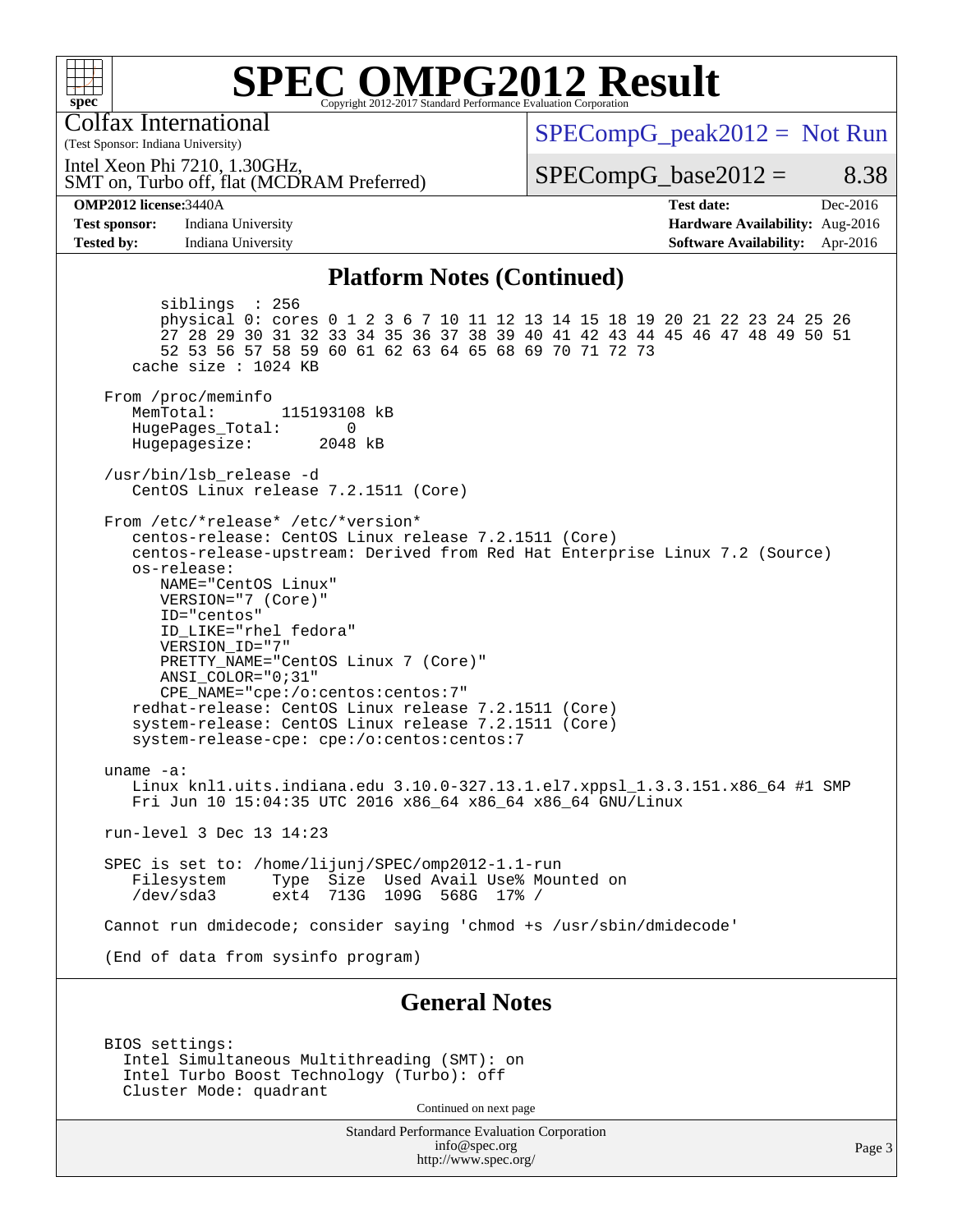Colfax International

(Test Sponsor: Indiana University)

 $SPECompG_peak2012 = Not Run$  $SPECompG_peak2012 = Not Run$ 

 $SPECompG_base2012 = 8.38$  $SPECompG_base2012 = 8.38$ 

SMT on, Turbo off, flat (MCDRAM Preferred) Intel Xeon Phi 7210, 1.30GHz,

**[Test sponsor:](http://www.spec.org/auto/omp2012/Docs/result-fields.html#Testsponsor)** Indiana University **[Hardware Availability:](http://www.spec.org/auto/omp2012/Docs/result-fields.html#HardwareAvailability)** Aug-2016 **[Tested by:](http://www.spec.org/auto/omp2012/Docs/result-fields.html#Testedby)** Indiana University **[Software Availability:](http://www.spec.org/auto/omp2012/Docs/result-fields.html#SoftwareAvailability)** Apr-2016

**[OMP2012 license:](http://www.spec.org/auto/omp2012/Docs/result-fields.html#OMP2012license)**3440A **[Test date:](http://www.spec.org/auto/omp2012/Docs/result-fields.html#Testdate)** Dec-2016

#### **[General Notes \(Continued\)](http://www.spec.org/auto/omp2012/Docs/result-fields.html#GeneralNotes)**

Memory Mode: flat

# **[Base Compiler Invocation](http://www.spec.org/auto/omp2012/Docs/result-fields.html#BaseCompilerInvocation)**

[C benchmarks](http://www.spec.org/auto/omp2012/Docs/result-fields.html#Cbenchmarks): [icc](http://www.spec.org/omp2012/results/res2017q1/omp2012-20161215-00089.flags.html#user_CCbase_intel_icc_a87c68a857bc5ec5362391a49d3a37a6)

[C++ benchmarks:](http://www.spec.org/auto/omp2012/Docs/result-fields.html#CXXbenchmarks) [icpc](http://www.spec.org/omp2012/results/res2017q1/omp2012-20161215-00089.flags.html#user_CXXbase_intel_icpc_2d899f8d163502b12eb4a60069f80c1c)

[Fortran benchmarks](http://www.spec.org/auto/omp2012/Docs/result-fields.html#Fortranbenchmarks): [ifort](http://www.spec.org/omp2012/results/res2017q1/omp2012-20161215-00089.flags.html#user_FCbase_intel_ifort_8a5e5e06b19a251bdeaf8fdab5d62f20)

### **[Base Portability Flags](http://www.spec.org/auto/omp2012/Docs/result-fields.html#BasePortabilityFlags)**

 350.md: [-free](http://www.spec.org/omp2012/results/res2017q1/omp2012-20161215-00089.flags.html#user_baseFPORTABILITY350_md_f-FR_e51be0673775d2012b3310fa5323f530) 357.bt331: [-mcmodel=medium](http://www.spec.org/omp2012/results/res2017q1/omp2012-20161215-00089.flags.html#user_baseFPORTABILITY357_bt331_f-mcmodel_3a41622424bdd074c4f0f2d2f224c7e5) 363.swim: [-mcmodel=medium](http://www.spec.org/omp2012/results/res2017q1/omp2012-20161215-00089.flags.html#user_baseFPORTABILITY363_swim_f-mcmodel_3a41622424bdd074c4f0f2d2f224c7e5) 367.imagick: [-std=c99](http://www.spec.org/omp2012/results/res2017q1/omp2012-20161215-00089.flags.html#user_baseCPORTABILITY367_imagick_f-std_2ec6533b6e06f1c4a6c9b78d9e9cde24)

# **[Base Optimization Flags](http://www.spec.org/auto/omp2012/Docs/result-fields.html#BaseOptimizationFlags)**

[C benchmarks](http://www.spec.org/auto/omp2012/Docs/result-fields.html#Cbenchmarks):

[-O3](http://www.spec.org/omp2012/results/res2017q1/omp2012-20161215-00089.flags.html#user_CCbase_f-O3) [-ansi-alias](http://www.spec.org/omp2012/results/res2017q1/omp2012-20161215-00089.flags.html#user_CCbase_f-ansi-alias) [-no-prec-div](http://www.spec.org/omp2012/results/res2017q1/omp2012-20161215-00089.flags.html#user_CCbase_f-no-prec-div) [-qopenmp](http://www.spec.org/omp2012/results/res2017q1/omp2012-20161215-00089.flags.html#user_CCbase_f-qopenmp) [-ipo](http://www.spec.org/omp2012/results/res2017q1/omp2012-20161215-00089.flags.html#user_CCbase_f-ipo) [-xMIC-AVX512](http://www.spec.org/omp2012/results/res2017q1/omp2012-20161215-00089.flags.html#user_CCbase_f-xMIC-AVX512) [-fp-model fast=2](http://www.spec.org/omp2012/results/res2017q1/omp2012-20161215-00089.flags.html#user_CCbase_f-fp-model_a7fb8ccb7275e23f0079632c153cfcab)

[C++ benchmarks:](http://www.spec.org/auto/omp2012/Docs/result-fields.html#CXXbenchmarks)

[-O3](http://www.spec.org/omp2012/results/res2017q1/omp2012-20161215-00089.flags.html#user_CXXbase_f-O3) [-ansi-alias](http://www.spec.org/omp2012/results/res2017q1/omp2012-20161215-00089.flags.html#user_CXXbase_f-ansi-alias) [-no-prec-div](http://www.spec.org/omp2012/results/res2017q1/omp2012-20161215-00089.flags.html#user_CXXbase_f-no-prec-div) [-qopenmp](http://www.spec.org/omp2012/results/res2017q1/omp2012-20161215-00089.flags.html#user_CXXbase_f-qopenmp) [-ipo](http://www.spec.org/omp2012/results/res2017q1/omp2012-20161215-00089.flags.html#user_CXXbase_f-ipo) [-xMIC-AVX512](http://www.spec.org/omp2012/results/res2017q1/omp2012-20161215-00089.flags.html#user_CXXbase_f-xMIC-AVX512) [-fp-model fast=2](http://www.spec.org/omp2012/results/res2017q1/omp2012-20161215-00089.flags.html#user_CXXbase_f-fp-model_a7fb8ccb7275e23f0079632c153cfcab)

[Fortran benchmarks](http://www.spec.org/auto/omp2012/Docs/result-fields.html#Fortranbenchmarks):

[-O3](http://www.spec.org/omp2012/results/res2017q1/omp2012-20161215-00089.flags.html#user_FCbase_f-O3) [-no-prec-div](http://www.spec.org/omp2012/results/res2017q1/omp2012-20161215-00089.flags.html#user_FCbase_f-no-prec-div) [-qopenmp](http://www.spec.org/omp2012/results/res2017q1/omp2012-20161215-00089.flags.html#user_FCbase_f-qopenmp) [-ipo](http://www.spec.org/omp2012/results/res2017q1/omp2012-20161215-00089.flags.html#user_FCbase_f-ipo) [-xMIC-AVX512](http://www.spec.org/omp2012/results/res2017q1/omp2012-20161215-00089.flags.html#user_FCbase_f-xMIC-AVX512) [-fp-model fast=2](http://www.spec.org/omp2012/results/res2017q1/omp2012-20161215-00089.flags.html#user_FCbase_f-fp-model_a7fb8ccb7275e23f0079632c153cfcab)

The flags files that were used to format this result can be browsed at <http://www.spec.org/omp2012/flags/Intel-ic16.0-linux64.html> <http://www.spec.org/omp2012/flags/colfax-knl.html>

You can also download the XML flags sources by saving the following links: <http://www.spec.org/omp2012/flags/Intel-ic16.0-linux64.xml> <http://www.spec.org/omp2012/flags/colfax-knl.xml>

> Standard Performance Evaluation Corporation [info@spec.org](mailto:info@spec.org) <http://www.spec.org/>

Page 4